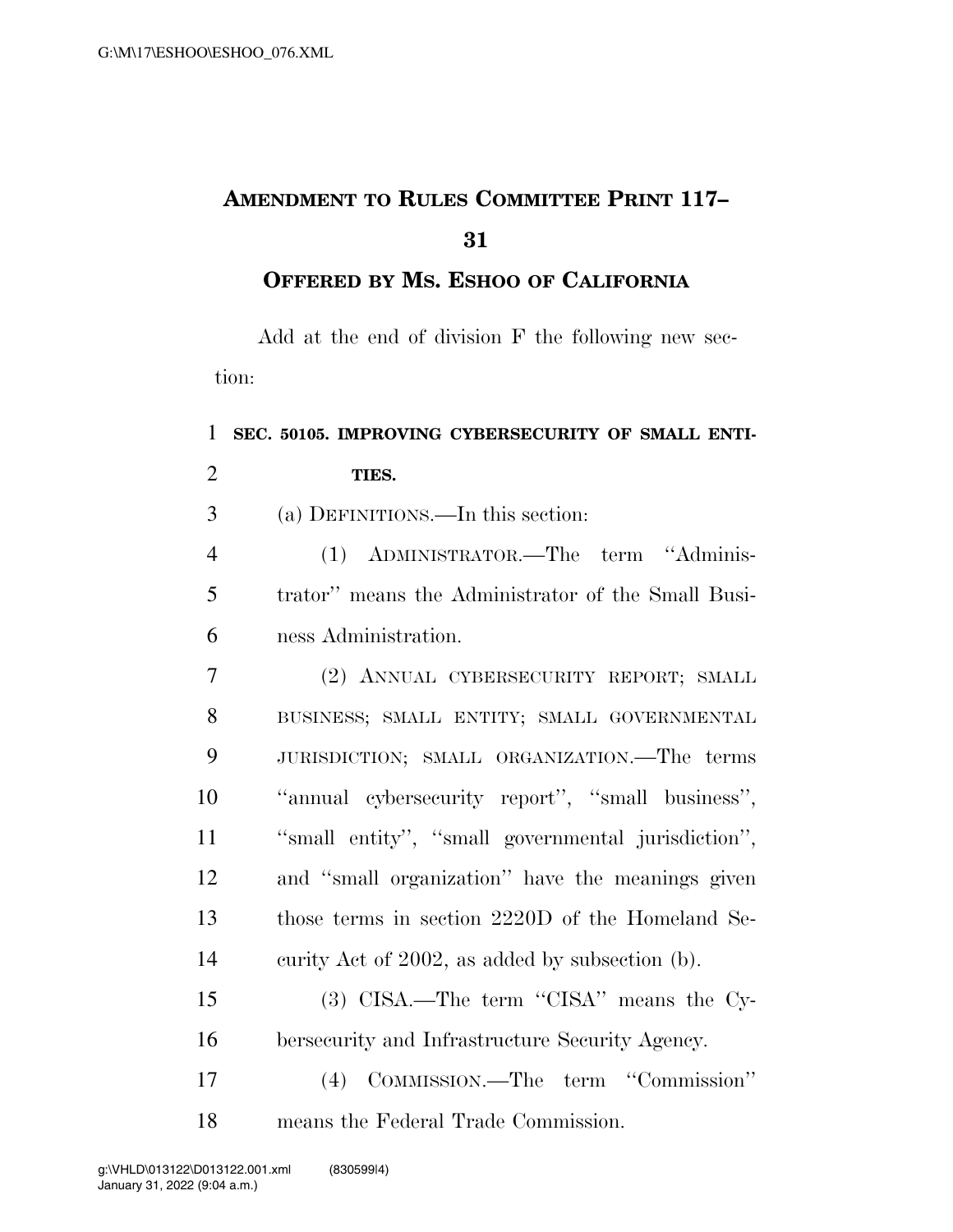| $\mathbf{1}$   | (5) SECRETARY.—The term "Secretary" means              |
|----------------|--------------------------------------------------------|
| $\overline{2}$ | the Secretary of Commerce.                             |
| 3              | (b) ANNUAL REPORT.—                                    |
| 4              | (1) AMENDMENT.—Subtitle A of title XXII of             |
| 5              | the Homeland Security Act of 2002 (6 U.S.C. 651)       |
| 6              | et seq.) is amended by adding at the end the fol-      |
| 7              | lowing:                                                |
| 8              | "SEC. 2220D. ANNUAL CYBERSECURITY REPORT<br><b>FOR</b> |
| 9              | <b>SMALL ENTITIES.</b>                                 |
| 10             | $``(a)$ DEFINITIONS.—                                  |
| 11             | "(1) ADMINISTRATION.—The term 'Administra-             |
| 12             | tion' means the Small Business Administration.         |
| 13             | "(2) ADMINISTRATOR.—The term 'Adminis-                 |
| 14             | trator' means the Administrator of the Administra-     |
| 15             | tion.                                                  |
| 16             | "(3) ANNUAL CYBERSECURITY REPORT.—The                  |
| 17             | term 'annual cybersecurity report' means the annual    |
| 18             | cybersecurity report published and promoted under      |
| 19             | subsections (b) and (c), respectively.                 |
| 20             | "(4) COMMISSION.—The term 'Commission'                 |
| 21             | means the Federal Trade Commission.                    |
| 22             | "(5) ELECTRONIC DEVICE.—The term 'elec-                |
| 23             | tronic device' means any electronic equipment that     |
| 24             | is—                                                    |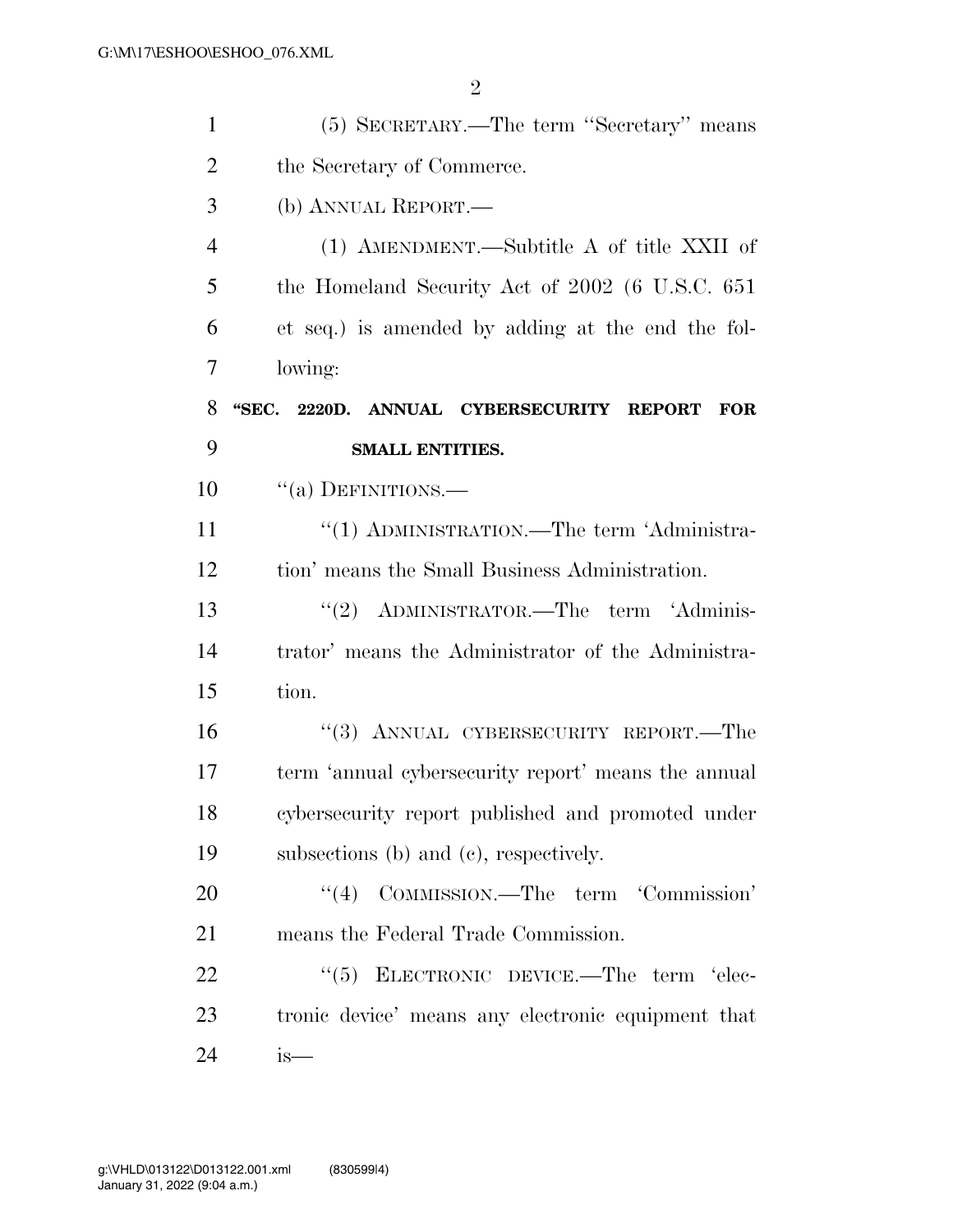| $\mathbf{1}$   | "(A) used by an employee or contractor of               |
|----------------|---------------------------------------------------------|
| $\overline{2}$ | a small entity for the purpose of performing            |
| 3              | work for the small entity;                              |
| $\overline{4}$ | $\lq\lq$ capable of connecting to the internet          |
| 5              | or another communication network; and                   |
| 6              | $\lq\lq$ (C) capable of sending, receiving, or proc-    |
| 7              | essing personal information.                            |
| 8              | " $(6)$ NIST.—The term 'NIST' means the Na-             |
| 9              | tional Institute of Standards and Technology.           |
| 10             | "(7) SMALL BUSINESS.—The term 'small busi-              |
| 11             | ness' has the meaning given the term 'small business    |
| 12             | concern' under section 3 of the Small Business Act      |
| 13             | $(15 \text{ U.S.C. } 632).$                             |
| 14             | "(8) SMALL ENTITY.—The term 'small entity'              |
| 15             | means-                                                  |
| 16             | $\lq\lq$ (A) a small business;                          |
| 17             | "(B) a small governmental jurisdiction;                 |
| 18             | and                                                     |
| 19             | $\lq\lq$ (C) a small organization.                      |
| 20             | "(9) SMALL GOVERNMENTAL JURISDICTION.-                  |
| 21             | The term 'small governmental jurisdiction' means        |
| 22             | governments of cities, counties, towns, townships,      |
| 23             | villages, school districts, or special districts with a |
| 24             | population of less than 50,000.                         |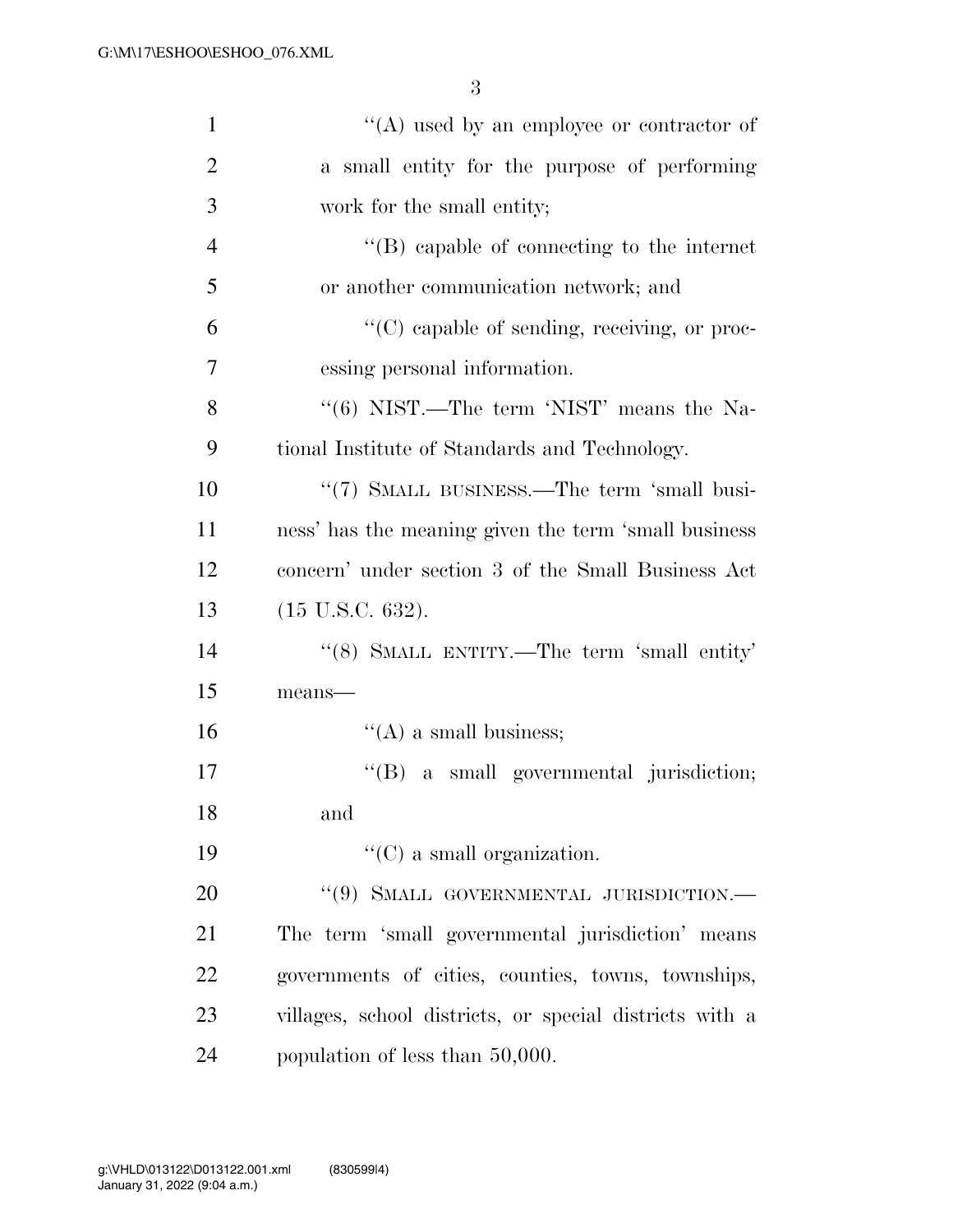| $\mathbf{1}$   | "(10) SMALL ORGANIZATION.—The term 'small              |
|----------------|--------------------------------------------------------|
| $\overline{2}$ | organization' means any not-for-profit enterprise      |
| 3              | that is independently owned and operated and is not    |
| $\overline{4}$ | dominant in its field.                                 |
| 5              | "(b) ANNUAL CYBERSECURITY REPORT.—                     |
| 6              | "(1) IN GENERAL.—Not later than $180$ days             |
| 7              | after the date of enactment of this section, and not   |
| 8              | less frequently than annually thereafter, the Director |
| 9              | shall publish a report for small entities that docu-   |
| 10             | ments and promotes evidence-based cybersecurity        |
| 11             | policies and controls for use by small entities, which |
| 12             | shall—                                                 |
| 13             | $\lq\lq$ include basic controls that have the          |
| 14             | most impact in protecting small entities against       |
| 15             | common cybersecurity threats and risks;                |
| 16             | "(B) include protocols and policies to ad-             |
| 17             | dress common cybersecurity threats and risks           |
| 18             | posed by electronic devices, regardless of wheth-      |
| 19             | er the electronic devices are—                         |
| 20             | "(i) issued by the small entity to em-                 |
| 21             | ployees and contractors of the small entity;           |
| 22             | <b>or</b>                                              |
| 23             | "(ii) personal to the employees and                    |
| 24             | contractors of the small entity; and                   |
| 25             | $\lq\lq$ recommend, as practicable—                    |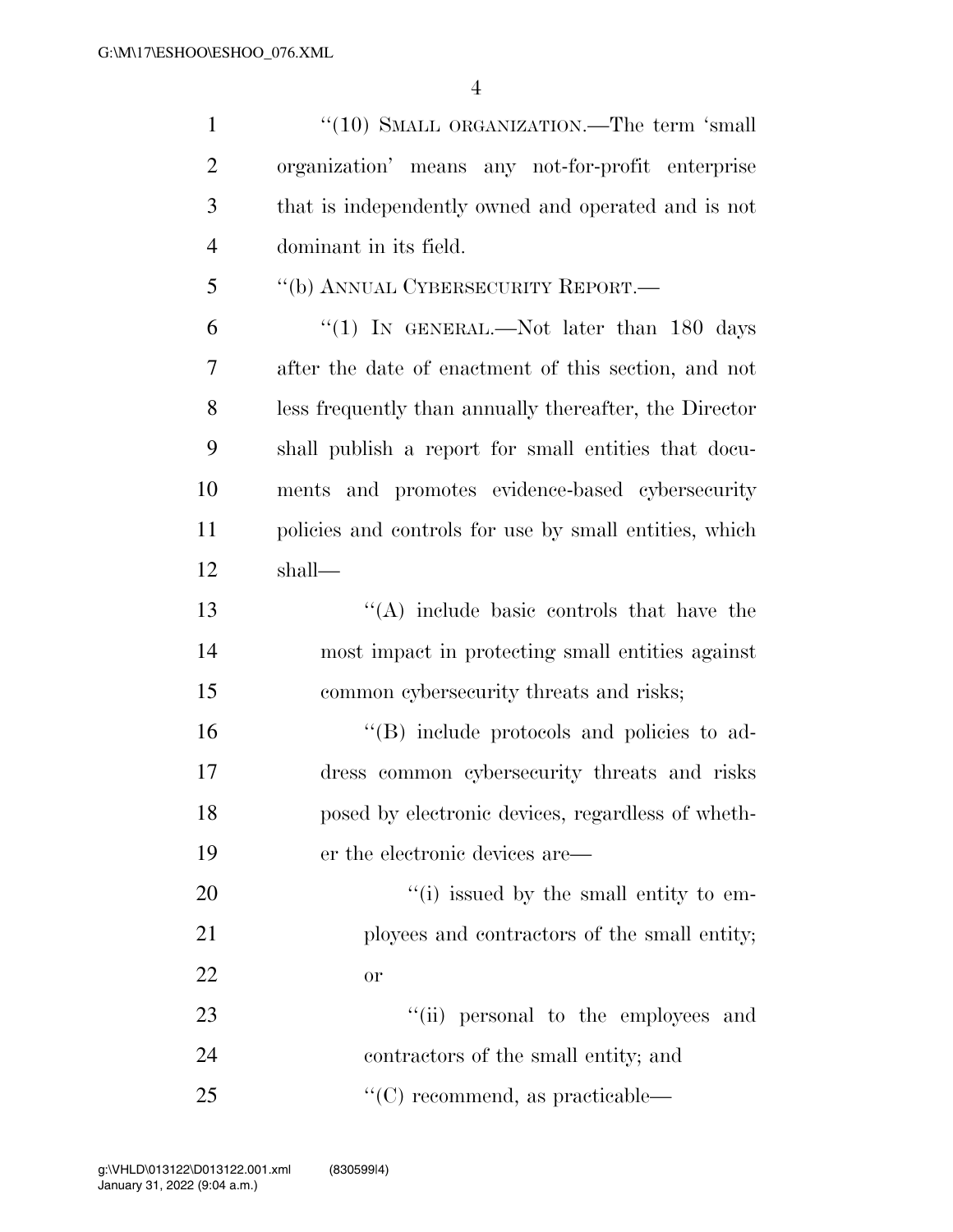| $\mathbf{1}$   | "(i) measures to improve the cyberse-                   |
|----------------|---------------------------------------------------------|
| $\overline{2}$ | curity of small entities; and                           |
| 3              | "(ii) configurations and settings for                   |
| $\overline{4}$ | some of the most commonly used software                 |
| 5              | that can improve the cybersecurity of small             |
| 6              | entities.                                               |
| 7              | "(2) EXISTING RECOMMENDATIONS.-The Di-                  |
| 8              | rector shall ensure that each annual cybersecurity      |
| 9              | report published under paragraph (1) incorporates—      |
| 10             | "(A) cybersecurity resources developed by               |
| 11             | NIST, as required by the NIST Small Business            |
| 12             | Cybersecurity Act (Public Law 115–236); and             |
| 13             | $\lq\lq (B)$ the most recent version of the Cyber-      |
| 14             | security Framework, or successor resource,              |
| 15             | maintained by NIST.                                     |
| 16             | "(3) CONSIDERATION FOR SPECIFIC TYPES OF                |
| 17             | SMALL ENTITIES.—The Director may include and            |
| 18             | prioritize the development of cybersecurity rec-        |
| 19             | ommendations, as required under paragraph (1), ap-      |
| 20             | propriate for specific types of small entities in addi- |
| 21             | tion to recommendations applicable for all small en-    |
| 22             | tities.                                                 |
| 23             | "(4) CONSULTATION.—In publishing the annual             |
| 24             | cybersecurity report under paragraph (1), the Direc-    |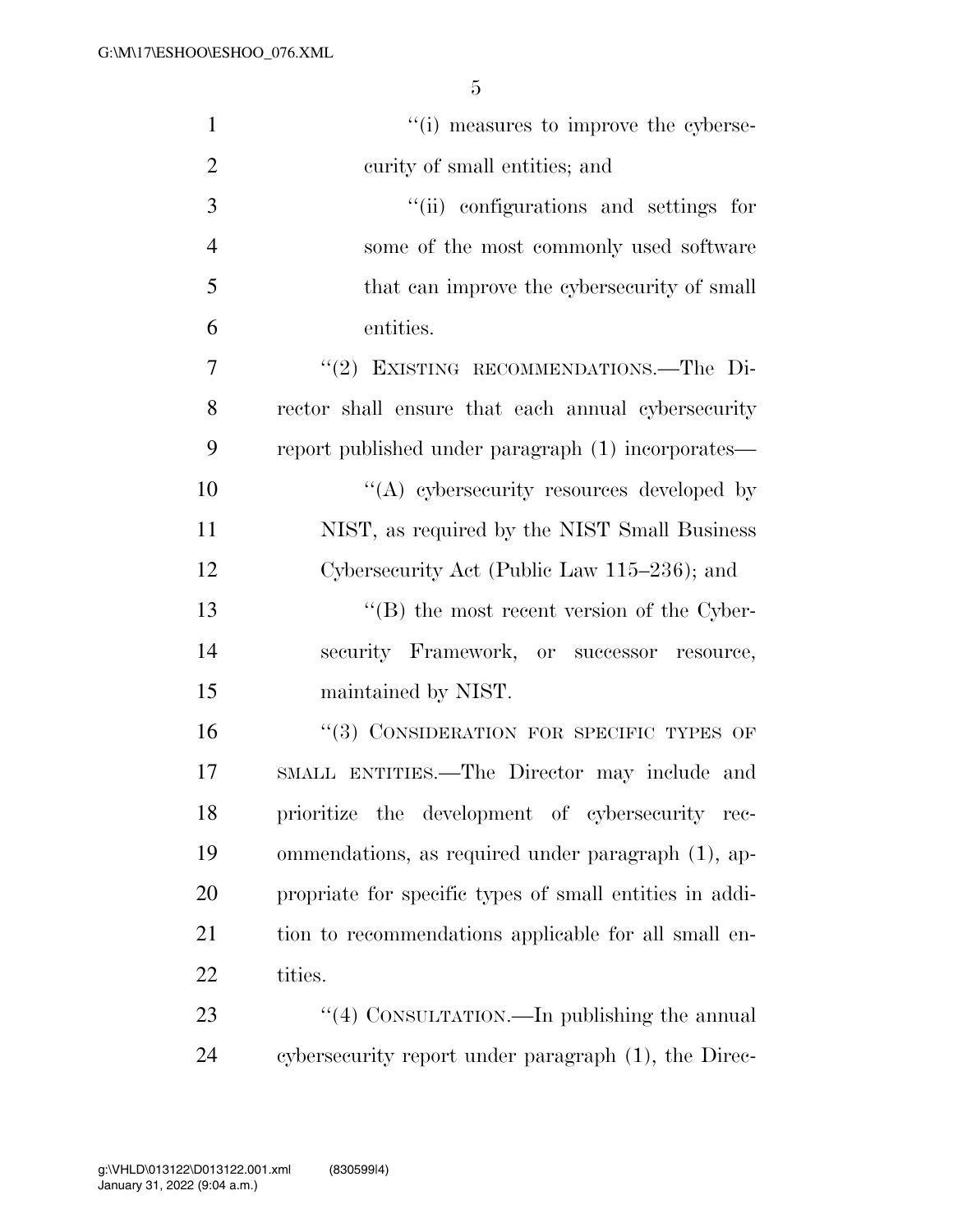| $\mathbf{1}$   | tor shall, to the degree practicable and as appro-    |
|----------------|-------------------------------------------------------|
| $\overline{2}$ | priate, consult with—                                 |
| 3              | $\lq\lq$ the Administrator, the Secretary of          |
| $\overline{4}$ | Commerce, the Commission, and the Director of         |
| 5              | NIST;                                                 |
| 6              | "(B) small entities, insurers, State govern-          |
| $\overline{7}$ | ments, companies that work with small entities,       |
| 8              | and academic and Federal and non-Federal ex-          |
| 9              | perts in cybersecurity; and                           |
| 10             | $\lq\lq$ (C) any other entity as determined appro-    |
| 11             | priate by the Director.                               |
| 12             | "(c) PROMOTION OF ANNUAL CYBERSECURITY RE-            |
| 13             | PORT FOR SMALL BUSINESSES.—                           |
| 14             | "(1) PUBLICATION.—The annual cybersecurity            |
| 15             | report, and previous versions of the report as appro- |
| 16             | priate, published under subsection $(b)(1)$ shall be— |
| 17             | $\lq\lq$ made available, prominently and free         |
| 18             | of charge, on the public website of the Agency;       |
| 19             | and                                                   |
| 20             | $\lq\lq$ (B) linked to from relevant portions of      |
| 21             | the websites of the Administration and the Mi-        |
| 22             | nority Business Development Agency, as deter-         |
| 23             | mined by the Administrator and the Director of        |
| 24             | the Minority Business Development Agency, re-         |
| 25             | spectively.                                           |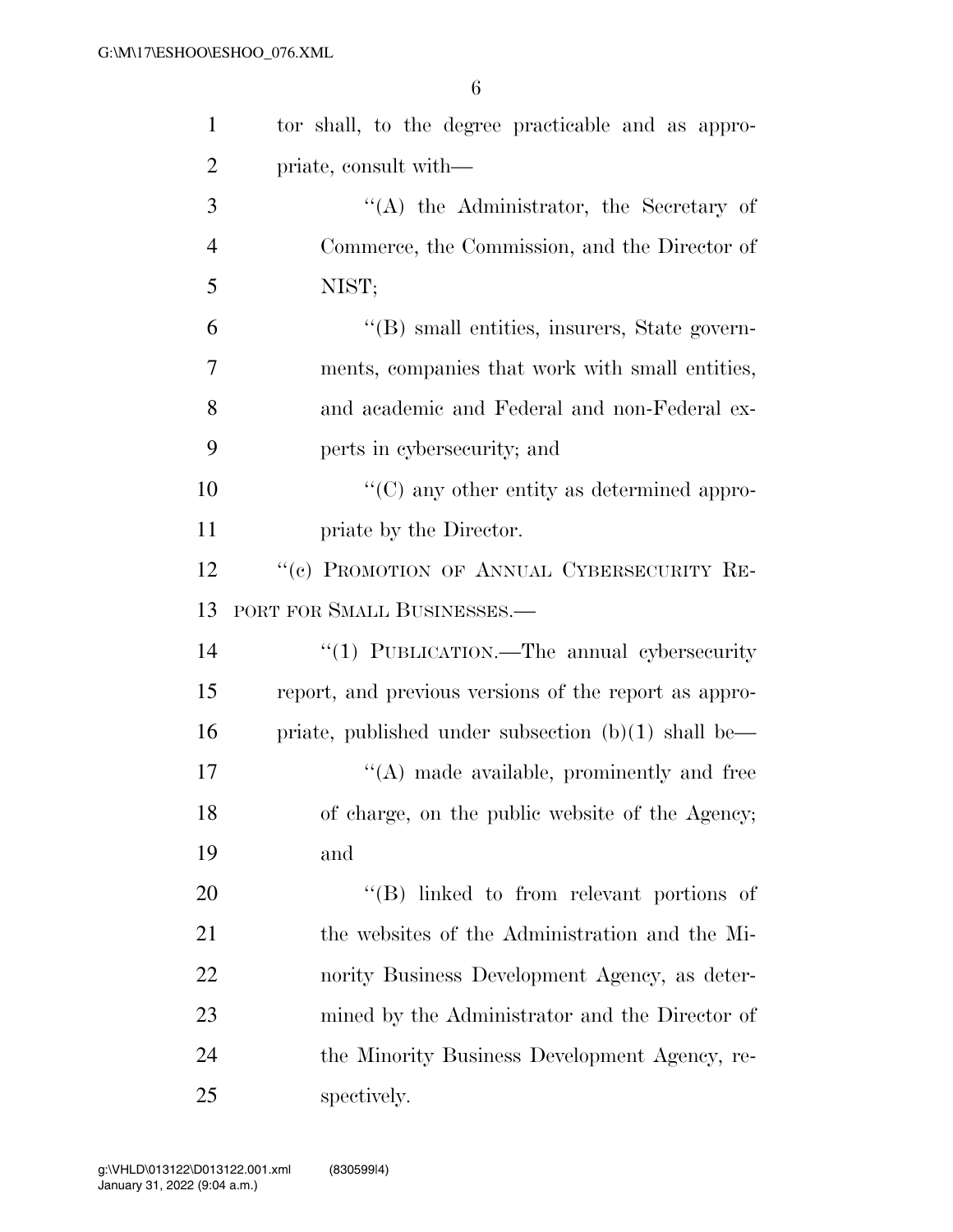1 "(2) PROMOTION GENERALLY.—The Director, the Administrator, and the Secretary of Commerce shall, to the degree practicable, promote the annual cybersecurity report through relevant resources that are intended for or known to be regularly used by small entities, including agency documents, websites, and events.

8 "(d) TRAINING AND TECHNICAL ASSISTANCE.—The Director, the Administrator, and the Director of the Mi- nority Business Development Agency shall make available to employees of small entities voluntary training and tech- nical assistance on how to implement the recommenda-tions of the annual cybersecurity report.''.

 (2) TECHNICAL AND CONFORMING AMEND- MENT.—The table of contents in section 1(b) of the Homeland Security Act of 2002 (Public 107–296; 116 Stat. 2135) is amended by inserting after the 18 item relating to section 2220C the following: ''Sec. 2220D. Annual cybersecurity report for small entities.''.

- (c) REPORT TO CONGRESS.—
- 20 (1) IN GENERAL.—Not later than 1 year after the date of enactment of this Act, and annually 22 thereafter for 10 years, the Secretary shall submit to Congress a report describing methods to improve the cybersecurity of small entities, including through the adoption of policies, controls, and classes of products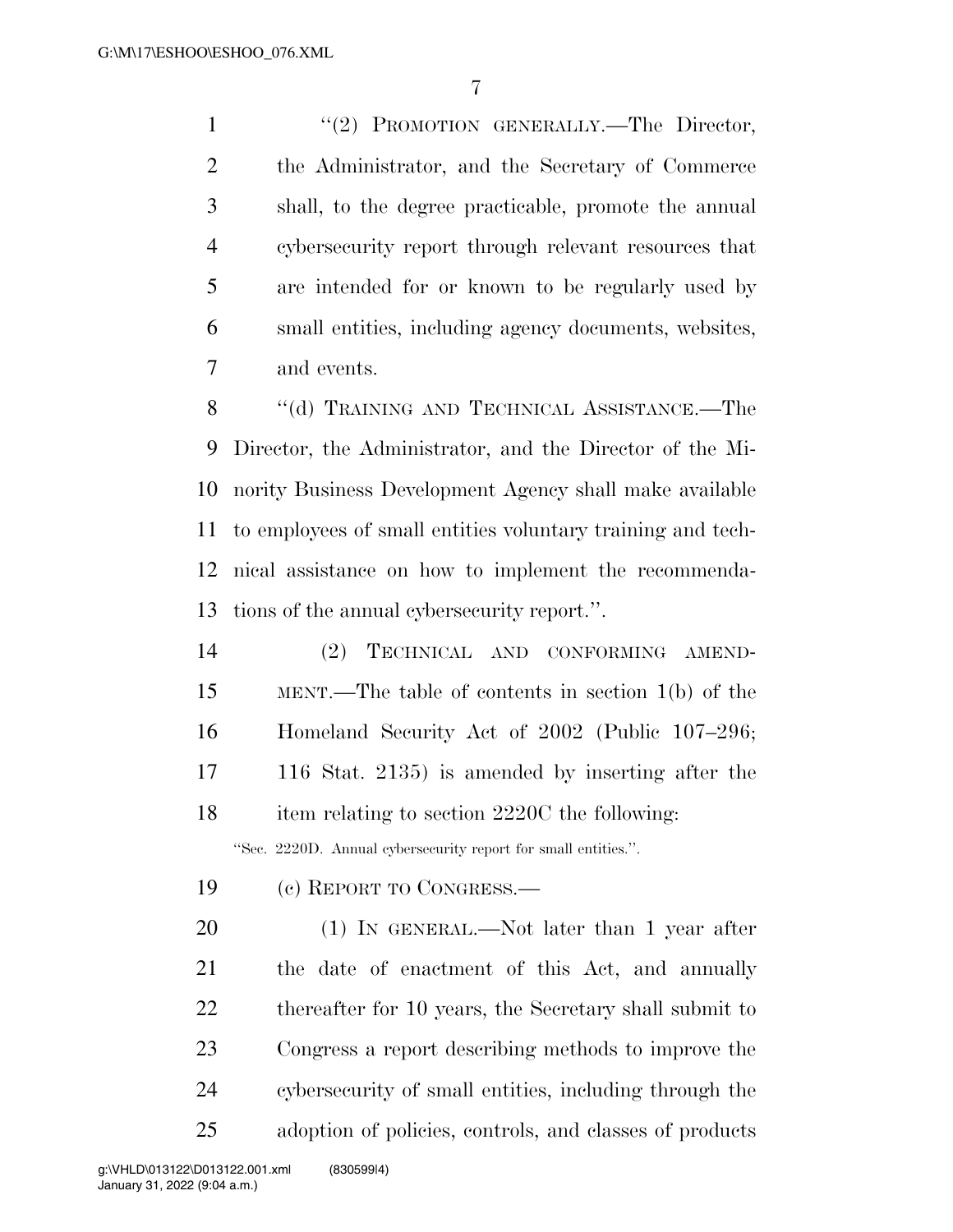| $\mathbf{1}$   | and services that have been demonstrated to reduce |
|----------------|----------------------------------------------------|
| $\overline{2}$ | cybersecurity risk.                                |
| 3              | (2) MATTERS TO BE INCLUDED.—The report             |
| $\overline{4}$ | required under paragraph (1) shall—                |
| 5              | (A) identify barriers or challenges<br>for         |
| 6              | small entities in purchasing or acquiring classes  |
| 7              | of products and services that promote the cy-      |
| 8              | bersecurity of small entities;                     |
| 9              | (B) assess market availability, market pric-       |
| 10             | ing, and affordability of classes of products and  |
| 11             | services that promote the cybersecurity of small   |
| 12             | entities, with particular attention to identifying |
| 13             | high-risk and underserved sectors or regions;      |
| 14             | (C) estimate the costs and benefits of poli-       |
| 15             | cies that promote the cybersecurity of small en-   |
| 16             | tities, including—                                 |
| 17             | (i) tax breaks;                                    |
| 18             | (ii) grants and subsidies; and                     |
| 19             | (iii) other incentives as determined               |
| 20             | appropriate by the Secretary;                      |
| 21             | (D) describe evidence-based cybersecurity          |
| 22             | controls and policies that improve the cyberse-    |
| 23             | curity of small entities;                          |
| 24             | (E) with respect to the incentives described       |
| 25             | in subparagraph $(C)$ , recommend measures that    |